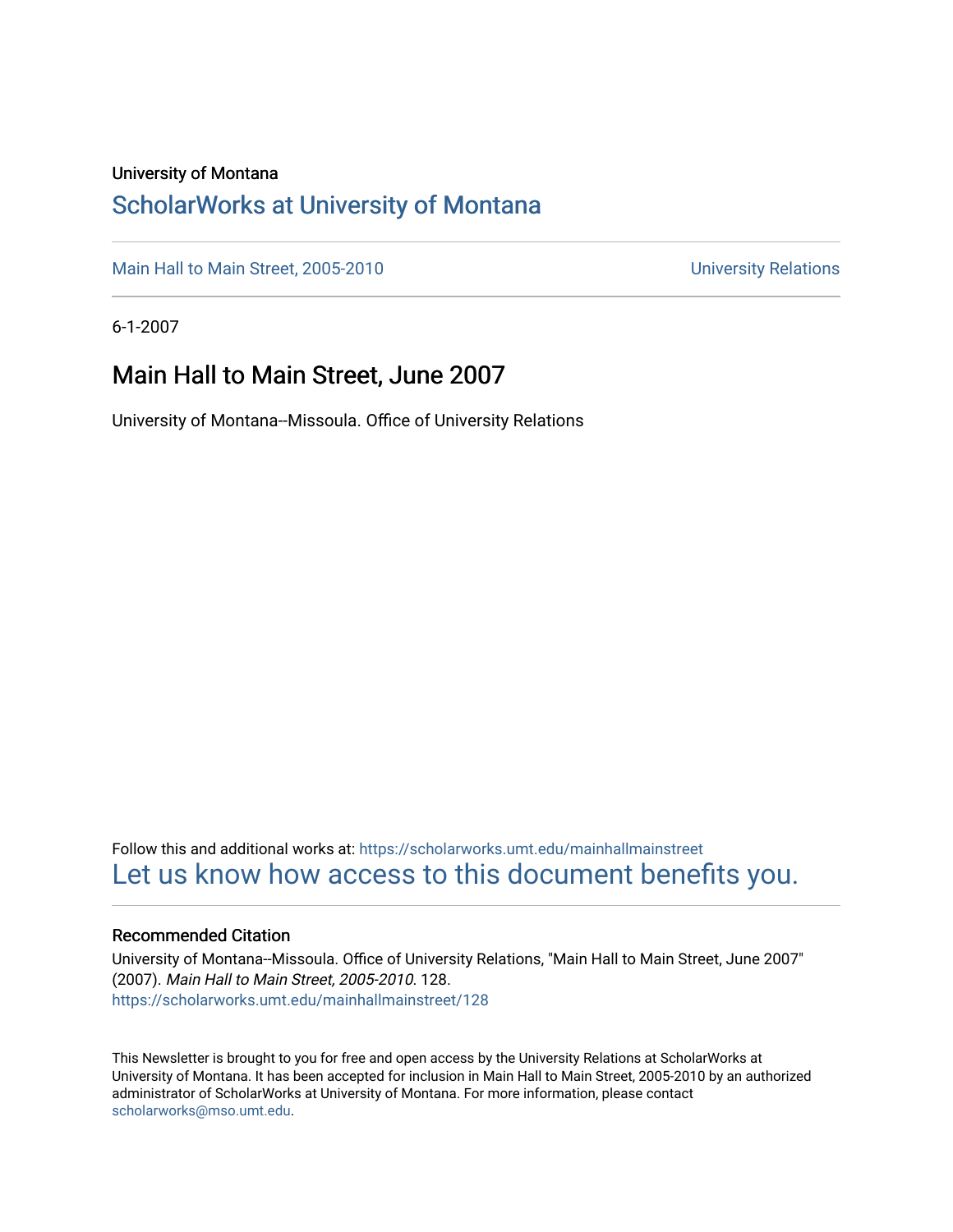#### **M ain Hall to ain Street UNIVERSITY OF MONTANA LIBRARY JUN 2 7 2007** June 2007 Vol. 13 No. 6 **Connecting Campus and Community**

### **Bio station lands grant to study Pacific Rim ecosystems**

T<br><sub>varde</sub> The University of Montana's Flathead Lake Biological Station has been awarded a three-year \$4.6 million grant from the Gordon and Betty Moore Foundation to continue studying pristine salmon and trout watersheds along the Pacific Rim.

Station Director Jack Stanford said the grant will support the Salmonid Rivers Observatory Network (SaRON), a longterm project initiated in 2003 to study the biological diversity and productivity of 15 to 20 pristine salmon-river ecosystems.

Targeted rivers are in British Columbia, Alaska and Kamchatka in the Russian Far East.

UM's primary SaRON partners are the Wild Salmon Center in Portland, Ore., and Moscow State University in Russia, along with a number of First Nations and federal and state agencies.

The goal of the project is to complete a massive, in-depth, comprehensive

study of these rivers by examining the geology, chemistry, vegetation, aquatic organisms, stream flow and more. Stanford and his fellow ecologists want to gain a better understanding of the complex web of water and life— what he calls the "shifting habitat mosaic" — that makes up healthy river systems.

He said the shifting habitat mosaic concept, which examines spatial change of habitat for river organisms such as salmon in response to environmental variation, has become a guiding principle for river research and management worldwide.

The approach was pioneered at the Nyack Flood Plain on the Middle Fork of the Flathead River through research funded by the National Science Foundation and is the basis for much of the multidisciplinary research that now characterizes the biological station.

"We study systems ecology — working from the genotypes of the salmon and the

biology of the organisms they support — all the way up to global views of landscape change," Stanford said. "So it's



**Jack Stanford**

genes-to-ecosystem-level kind of work." SaRON goals include quantifying the biophysical processes that produce the shifting habitat mosaic and using

**— Continued on next page**

### **UM professor dives into history of swimming pools**

The idea came to film in a dream. UM assistant history<br>professor Jeff Wiltse dreamed of writing about his<br>ildhood swimming pool when he was in graduate school. The he idea came to him in a dream. UM assistant history professor Jeff Wiltse dreamed of writing about his dream became a reality. That reality spawned another dream

— an academic book that has gained broad national attention.

Shortly after the dream, Wiltse ran the idea of a history ofswimming pools in America by his adviser at Brandeis University and she agreed the idea had merit for a dissertation. Soon Wiltse was on the



road, researching swimming pools in northern cities across America. The task was formidable. He would go to a city's public library and research, using archives of public records and newspapers. One idea or finding would lead to the next and he would drive to another town or city.

Along the way, Wiltse won the Allan Nevins Prize, awarded annually by the Society of American Historians for the best-written doctoral dissertation on an American subject. The prize guaranteed a publishing contract for his dissertation, which became "Contested Waters: A Social History of Swimming Pools in America."

The book charts the social and cultural history of swimming pools — and the role pools have played in the tensions and transformations that have given rise to modem America.

Published early this year by the University of North Carolina Press, "Contested Waters" has become an almost instant and somewhat surprising success. It quickly garnered the attention of the national press, with reviews in Publishers Weekly, The Wilson Quarterly, The Washington Post Book World, People magazine, The Economist and Journal of Blacks in Higher Education.

Dick Cavett, a former television talk-show host, reviewed the book in the June 3 Summer Reading issue of the New York Times Book Review. Cavett wrote that he thought, when given the assignment to review the book, "what a silly idea." "I am one who came to scoff but remained to pray," he then opined, adding "It quickly becomes clear that Jeff Wiltse's 'Contested Waters'... is the colorful story of America's municipal swimming pools in the 19th and 20th centuries. Against that backdrop it becomes a story of America."

Wiltse has been interviewed for National Public **— Continued on back page**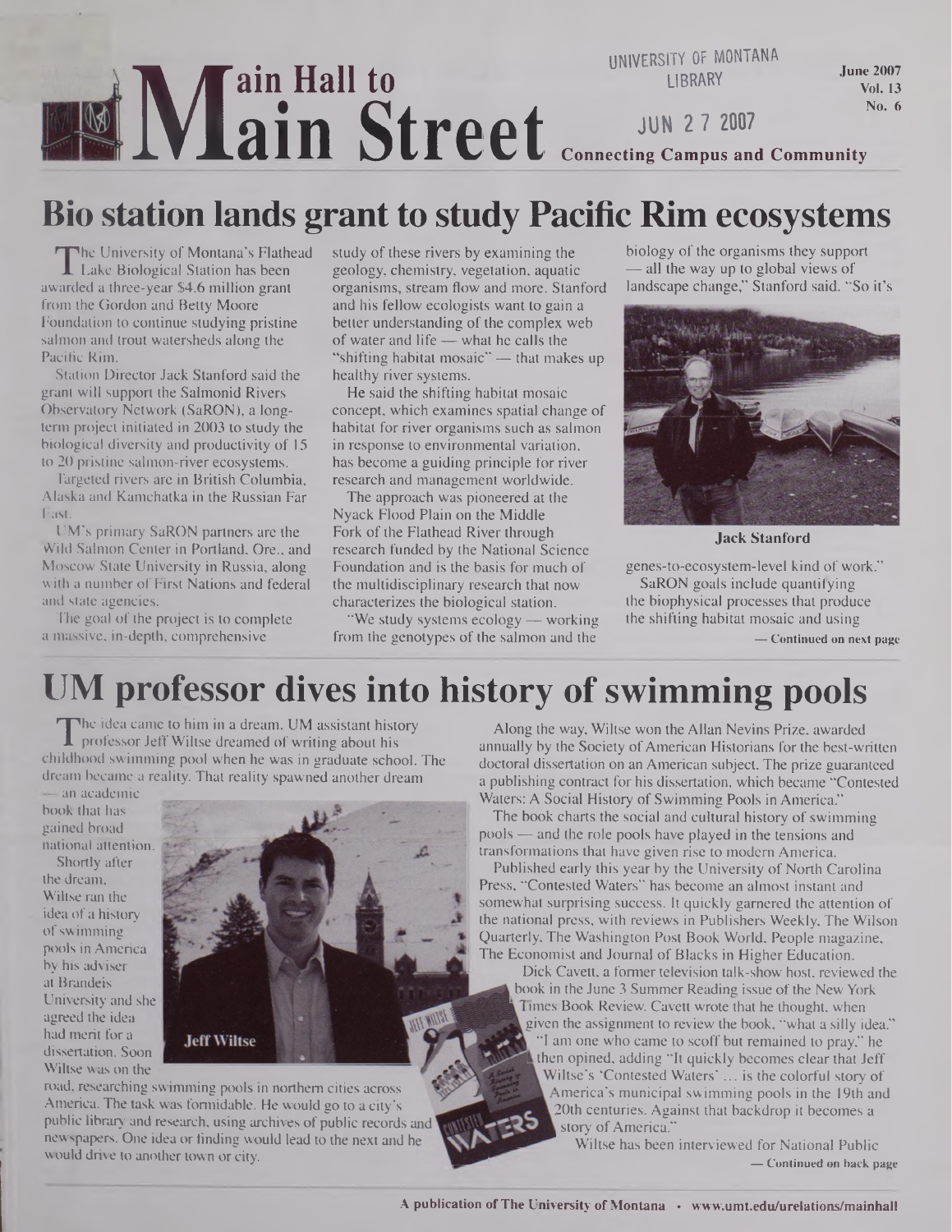# **Grow Montana celebrates passage of food bill**

 $\frac{1}{8}$ at here was plenty to look at when Gov. Brian Schweitzer signed Senate Bill 328 at the University Center Commons recently. But what had everyone's attention was the smell coming from the serving line.

The governor and other dignitaries were in town to celebrate the bill that will make it easier for Montana producers to supply food to Montana institutions. UM's Dining Services was on hand to provide some samples of just how good Montana-made food is.

Nancy Matheson, who manages Grow Montana, the group that championed the Montana Food to Institutions bill, said that in the 1940s and '50s, 70 percent of the food eaten in Montana was produced in Montana. Today, she said, that number is only 10 percent.

Opening up avenues for Montana farmers and ranchers to provide food for universities, K-12 schools and prisons around the state could help turn those



**From left, state Sen. Carol Williams, Gov. Schweitzer and state Rep. Tim Furey** numbers around, she said.

In many ways, UM has led the charge in helping to open markets for Montanaproduced food with its successful Farm to College program. Dining Services Director Mark LoParco said that 15 percent of the

food consumed at UM comes from any of the 40 local vendors the University contracts with.

"Just as it always seems to happen in athletics and other areas, UM is ahead," said Schweitzer, a Montana State University graduate.

The governor stressed the historic link in Montana between families that produced food and the families that consumed it. "If you know your farmer, you know your food," he said.

Following the bill signing, the crowd of about 75 was treated to a selection of Dixon melon sorbet, Montana huckleberry milkshakes, hamburgers made from Montana-raised cows and buns baked with Wheat Montana flour.

Schweitzer was presented with a Montana-shaped hamburger, which he ate in front of flashing cameras and a chuckling crowd. "In Montana we have an opportunity," he said, "and that means going back to where we were 80 years ago."  $\approx$ 

## **Dennison wins state leadership award**

UM President George Dennison<br>UM received a Montana Excellence in Leadership Award recently during a ceremony at the state Capitol in Helena.

The award was presented by the Montana Interagency Committee for Change by Women and honors those who create positive change for state employees by promoting the full participation of women in government.

ICCW presented awards for work in state government, the private sector and the public sector, for which Dennison received his award.

Lt. Gov. John Bohlinger was named ICCW's honored guest this year, and he presented the awards.

Bohlinger noted that the most compelling evidence for Dennison's success in promoting women is the number of women faculty today versus when he took the helm at UM in 1990. Then, only 20.5 percent of the faculty were women; today almost 38 percent of UM faculty members are female.

Bohlinger added that Dennison's most enduring legacy will be his commitment to diversity, fairness and equity.

Award recipients were chosen by a panel of representatives from the private and public sectors. Selection criteria were that the nominee show exemplary leadership and outstanding achievement; promote innovative and creative solutions to challenges; and serve as a mentor to

women while working to eliminate barriers to women s



**Bohlinger and Dennison**

advancement in the work place.

In a letter supporting nomination of Dennison for the award, Teresa Branch, UM's vice president for student affairs, wrote: "Under his mentorship, I have been able to stretch myself professionally, and I know that this is a direct result of his personal attitude and willingness to extend equal opportunities to all his staff."  $\approx$ 

#### **Bio station —** continued

this information to devise and promote new conservation and management strategies for salmon rivers, as well as ideas to restore rivers negatively impacted by people.

"Our research is designed to provide a new approach for salmon management worldwide," Stanford said. "We need a paradigm shift in the management of wild salmon that focuses on sustaining the abundance and health of wild salmon habitat by allowing very charitable returns of spawning fish to not only produce the next generations of fish, but also add fertility to the system so those salmon youngsters grow into strong competitors for the rigors of the ocean they must return to."

The failed old paradigm, he said, is called maximum-sustained

yield in which salmon populations are harvested to just above their theoretical replacement numbers. This can prevent salmon from returning to their birth rivers — where they die after they spawn and naturally fertilize the river system — in enough numbers to maintain natural fertility.

"Some of the remote British Columbia rivers we work on are carved by glaciers out of granite bedrock, so they are characterized by very low background concentrations of nutrients — they essentially are rivers of rainwater," Stanford said.

"Sustenance of these otherwise pristine rivers is dependent on salmon coming back and dying, thereby stimulating productivity through complex pathways created by consumers of the carcasses.  $\approx$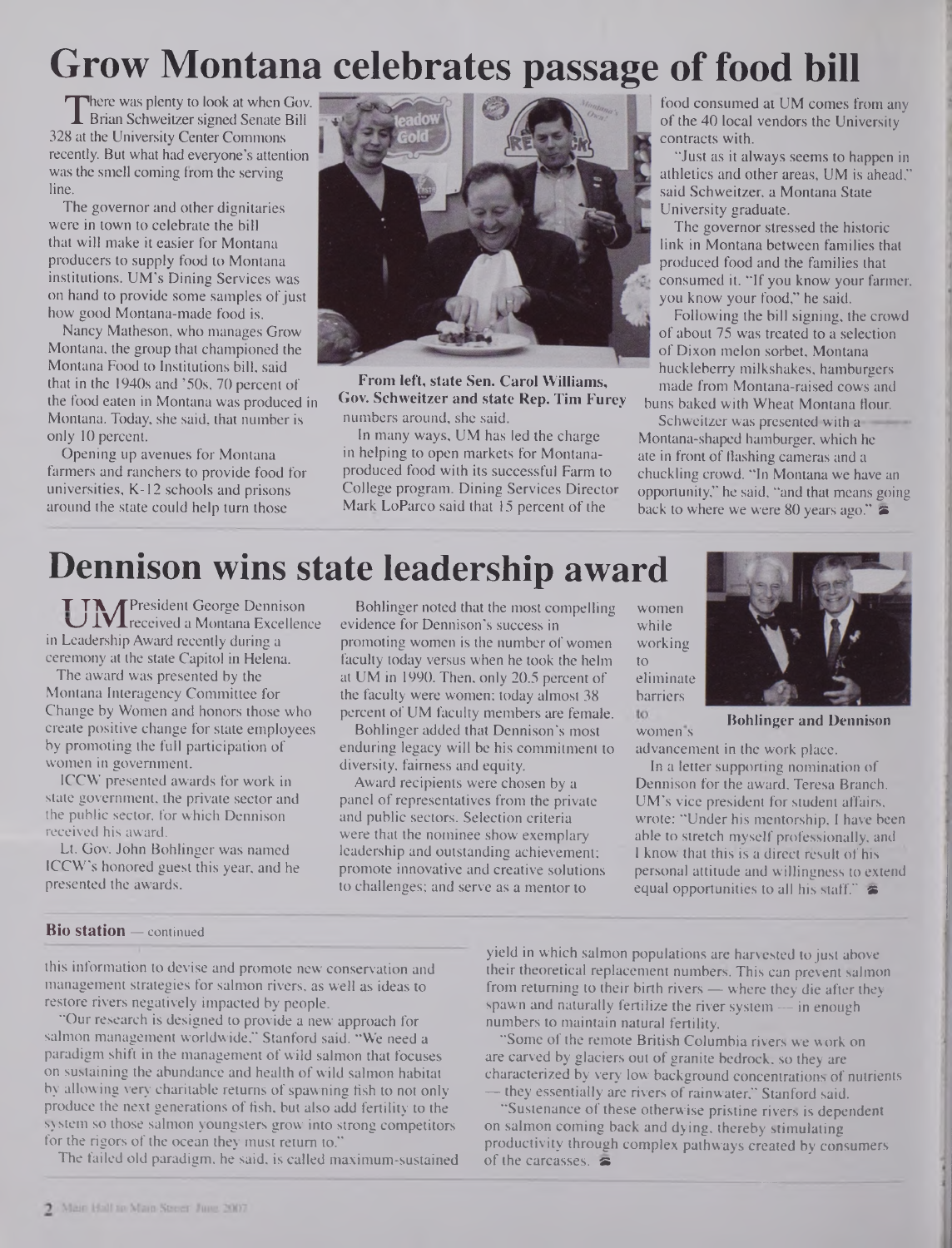**Graduation Stats—**UM graduated 2,163 students spring semester. The total includes 107 certificates, 187 associate's degrees, 1,262 bachelor's degrees, 406 master's degrees, 73 juris doctor degrees, 118 doctoral degrees and 10 education specialists. Eighty-nine students earned two degrees.

**Education Dean—**"Interim" has been dropped from Roberta "Bobbie" Evans' title at UM's School of Education. Evans, who has served as the education school's interim dean since July 2006, was hired to be the school's permanent



dean in May. She was chosen from among three candidates interviewed for the position and officially started her new role June 1. "Bobbie brings to her new position the expertise and experience of a seasoned professional and an engaging academic," UM President George Dennison said. "In a word, she has the experience and the competencies we need at this stage in the development of the school and the

University." Evans served as UM's education school dean from 2001 to 2003.

**StoryCorps—**National Public Radio's StoryCorps will return to Montana this summer with a mobile booth tour stop in Butte July 5-28. The visit is sponsored by Montana Public Radio, which is housed at UM's Broadcast Media Center. StoryCorps is a national oral history project aimed at instructing and inspiring people to record one another's stories in sound. Participants interview grandparents, relatives and others whose story they want to hear and preserve. StoryCorps won a Peabody Award in 2006. StoryCorps' first trip to the West in 2005 included a three-week stop in Missoula. Michael Marsolek, program director for MTPR, said the 100 slots available in Missoula were filled quickly. Slots for the StoryCorps booth this year will be available about two weeks before the mobile booth arrives in Butte, he said.

**New Provost—**Royce Engstrom soon will begin his duties as UM's new provost and vice president for academic affairs. Engstrom currently is the provost and vice president for academic affairs at the University of South Dakota in Vermillion and teaches in the USD Department of Chemistry. As UM provost and vice president for academic affairs, he will serve as the second-highest-ranking executive officer on the Missoula campus and will work closely with President George Dennison to provide direction and leadership for the University. Engstrom has held positions at USD as vice president for research and dean of graduate education and was a Regents Fellow on the South Dakota Board of Regents during 2003-04. Dennison currently is serving as UM's interim provost. He said Engstom will assume the permanent position on or before Aug. 1.

**Orientation Approaches—**It may be difficult for some to admit, but fall semester is just around the corner. Orientation on the UM campus takes place June 27-29, July 11-13 and Aug. 22-24. For more information, contact Karissa Drye, director of orientation, 406-243-2332, toll-free at 800-462-8636, karissa. [drye@mso.umt.edu](mailto:drye@mso.umt.edu), <http://www.umt.edu/nss/orientation>.



**-School Dean—**For the first time in its history, UM has hired a woman to lead its venerable, award-winning School of Journalism. UM journalism school alumna

Peggy Kuhr of the University of Kansas in Lawrence was selected from among four candidates interviewed for the job. She currently is Knight Chair on the Press, Leadership and Community for the William Allen White School of Journalism and Mass Communications. UM's journalism school was started in Army surplus tents in 1914, but Kuhr

will find herself in much nicer digs when she arrives to replace retiring Dean Jerry Brown in August — the J-school's 57,000 square-foot new home, Don Anderson Hall. Kuhr has worked at the University of Kansas since 2002. Before that she held four editing positions — including managing editor for content — at the Spokesman-Review in Spokane, Wash., from 1986 to 2002.

**Another Backroads—**The popular public television series "Backroads of Montana" presented a new episode recently on Montana PBS. Titled "Capitol Rock and Community Folk," the program covers the state from Troy in the extreme northwest comer to a site near Ekalaka in the far southeast. The Backroads crew first visit the Hot Club of Troy, a coffee house and music club named after a famous Paris nightclub of the 1930s. The crew attended Easter services at the Holy Trinity Serbian Orthodox Church in Butte. Painted icons of saints decorate every surface of the sanctuary, and the Easter service features the Serbian Orthodox liturgy. Thirty miles southeast of Ekalaka is the least-visited National Natural Landmark in America. Capitol Rock is a chalk and limestone formation that was a beacon for prairie pioneers and homesteaders. The program completes the journey in Alberton, a tiny town west of Missoula, where encroaching development is challenging the community's sense of identity. William Marcus hosts the program on location at the American Computer Museum in Bozeman. Montana PBS is a cooperative service of KUSM-TV at Montana State University, Bozeman, and KUFM-TV at UM. PBS is available in more than 175 communities across the state.

**Glamorous Distinction—**Hilary Martens, a 21-year-old UM physics and music major, was named one of Glamour magazine's Top 10 College Women of 2007. Martens and nine other outstanding college women were profiled in the June issue of the magazine. Among her many talents and accomplishments,



Martens helped discover what may be an atmosphere around one of Saturn's moons while interning with NASA scientists working at UM. She also is an accomplished violinist who plays in a fiddle band, is a marathon canoeist, and raises money for Guatemalan libraries. "It all happened

really fast. There wasn't much time to take it all in," Martens said of the honor. "Literally from the moment I heard I was a finalist, a week later I found out I won and two weeks later I was on a plane to New York." Glamour flew Martens to New York City for a photo shoot in March and will bring her back to the Big Apple in June to sightsee, attend an awards banquet



and spend time with the other winners and some top female professionals from around the country. &